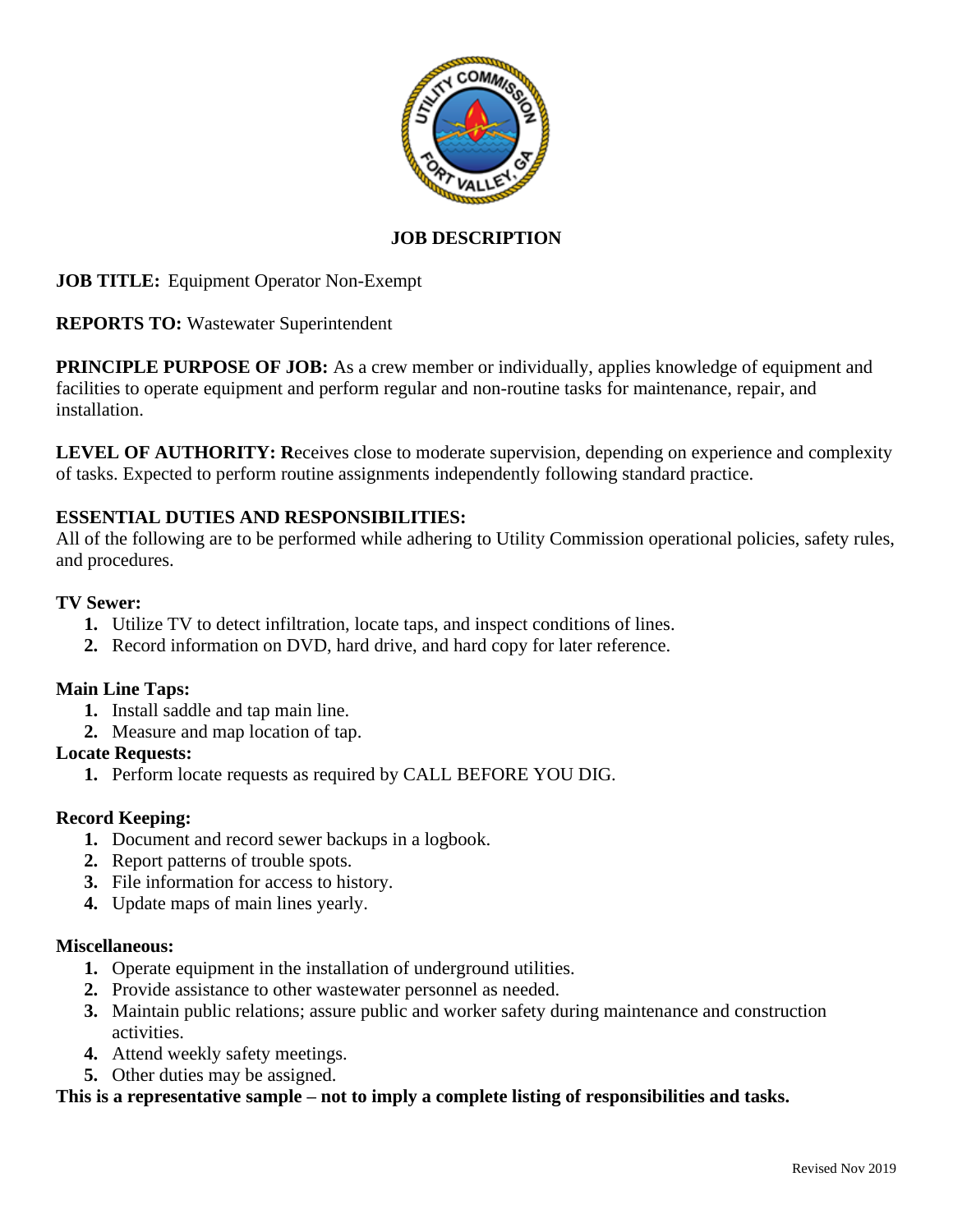## **ADDITIONAL JOB FUNCTIONS**

- **1.** May perform portions of the work of higher classified positions occasionally, as assigned.
- **2.** May perform duties of similar complexity in any department as required or assigned.

## **QUALIFACATIONS**

#### **Technical**

- **1.** Must provide a valid Georgia drivers license.
- **2.** Must possess or obtain a commercial driver license (CDL) to operate appropriate vehicles and equipment.
- **3.** Must have high school diploma or equivalent
- **4.** Must be trained in confined space procedures.
- **5.** Must obtain DOT Flagger Certification.
- **6.** Must have own transportation to and from work.
- **7.** Must have hepatitis series shots. (3- shot series)
- **8.** Must possess and maintain a valid Georgia driver's license.
- **9.** Possess demonstrable skills and be a team player.
- **10.** Possess the ability to interface with customers and internal personnel.
- **11.** Operator class is based on knowledge/skill level.

#### **Physical Demands**

The physical demands described here are representative of those that must be met by an employee to successfully perform the essential functions of this job. Reasonable accommodations may be made to enable individuals with disabilities to perform the essential functions.

While performing the duties of the job, the employee is regularly required to stand; walk; sit; use hands to finger, handle, or feel objects, tools, or controls; climb or balance; stoop, kneel, crouch, or crawl; and talk or hear. The employee frequently is required to reach with hands and arms. The employee is occasionally required to smell.

The physical requirements of the job require the ability to lift 50 pounds and, on those occasions, where lifting requirements may be higher, employee is required to notify supervisor of the need for assistance.

Specific vision abilities required by the job include close vision, distance vision, color vision, peripheral vision, depth perception, and the ability to adjust focus.

#### **Work Environment**

The work environment characteristics described here are representative of those an employee encounters while performing the essential functions of this job.

While performing the duties of this job, the employee regularly works in outside weather conditions. The employee frequently works near moving mechanical parts and is frequently exposed to wet and / or humid conditions, blood borne pathogens, fumes or airborne particles, pathogenic substances, and toxic or caustic chemicals. The employee occasionally works in precarious places and is exposed to extreme heat, risk of electrical shock, and vibration. The employee may work in confined spaces. The noise level in the work environment is usually very loud.

### **Tools and Equipment Used**

Motor vehicles, water truck, dump trucks, bobcat, front-end loader/backhoe, light / heavy duty service trucks, weed-eaters, lawnmowers, tap/cut off saws, pipe locators, TV equipment, vacuum truck, brooms, shovels, pumps, generators, common hand tools and power tools, wrenches, detection devices, radios, and any